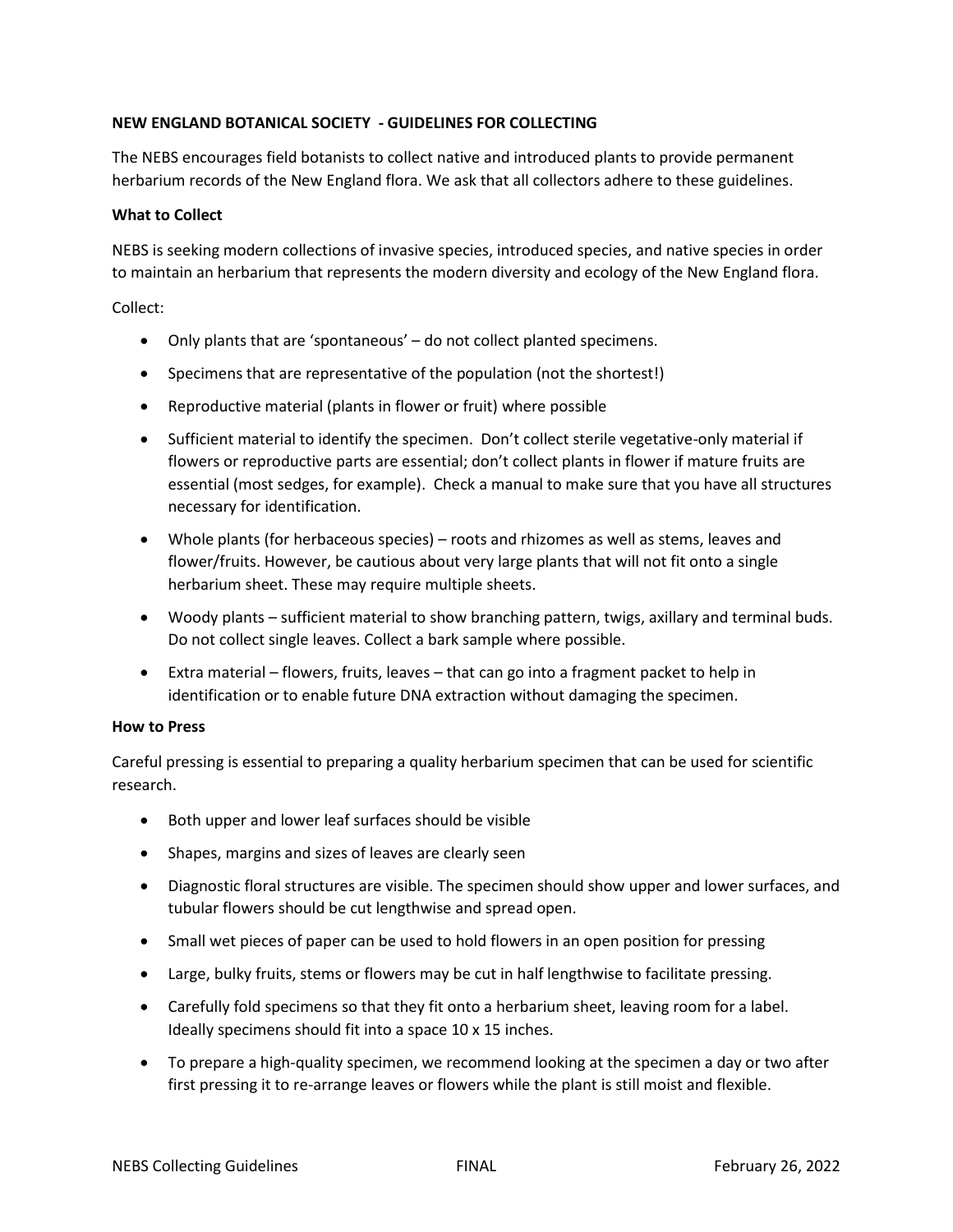• DO NOT use scotch tape, any other tape, or staples in your pressed specimens.

#### **Data Collection**

Take careful notes for each specimen to assist in identification and to provide ecological and locality information.

- Information about the plant
	- o Height, dbh
	- o Annual or perennial
	- o Below-ground features
	- o Leaf color, texture, odor (if any)
	- o Flower color, odor
	- o Fruit color, odor
- Information about the location
	- o County, Town, Site Name
	- o Distance from major landmark (intersection, town center, trailhead, etc.)
	- o Latitude-longitude (from GPS)
	- o Elevation
- Ecological information
	- o Aspect, slope
	- o Substrate
	- o Vegetation type, community dominants
	- o Associated species
	- o Relative abundance

### **Preparing the Label**

Clear, thorough labels are essential parts of a herbarium specimen. While these can be hand-written, NEBC prefers printed/typed labels for clarity.

- Include the scientific name (Genus, species, infraspecific taxon, and authority)
- Include the date of collection, the name of the collector, and any collection number.
- Include all of the information listed under Data Collection
- If collected under a permit, include the name and number of the permit.
- Labels should be a maximum of 4 x 5 inches, and must be on acid-free archival-quality medium to heavy-weight paper (24-32 lbs is best)
- If hand-written, you must use permanent archival acid-free ink pens.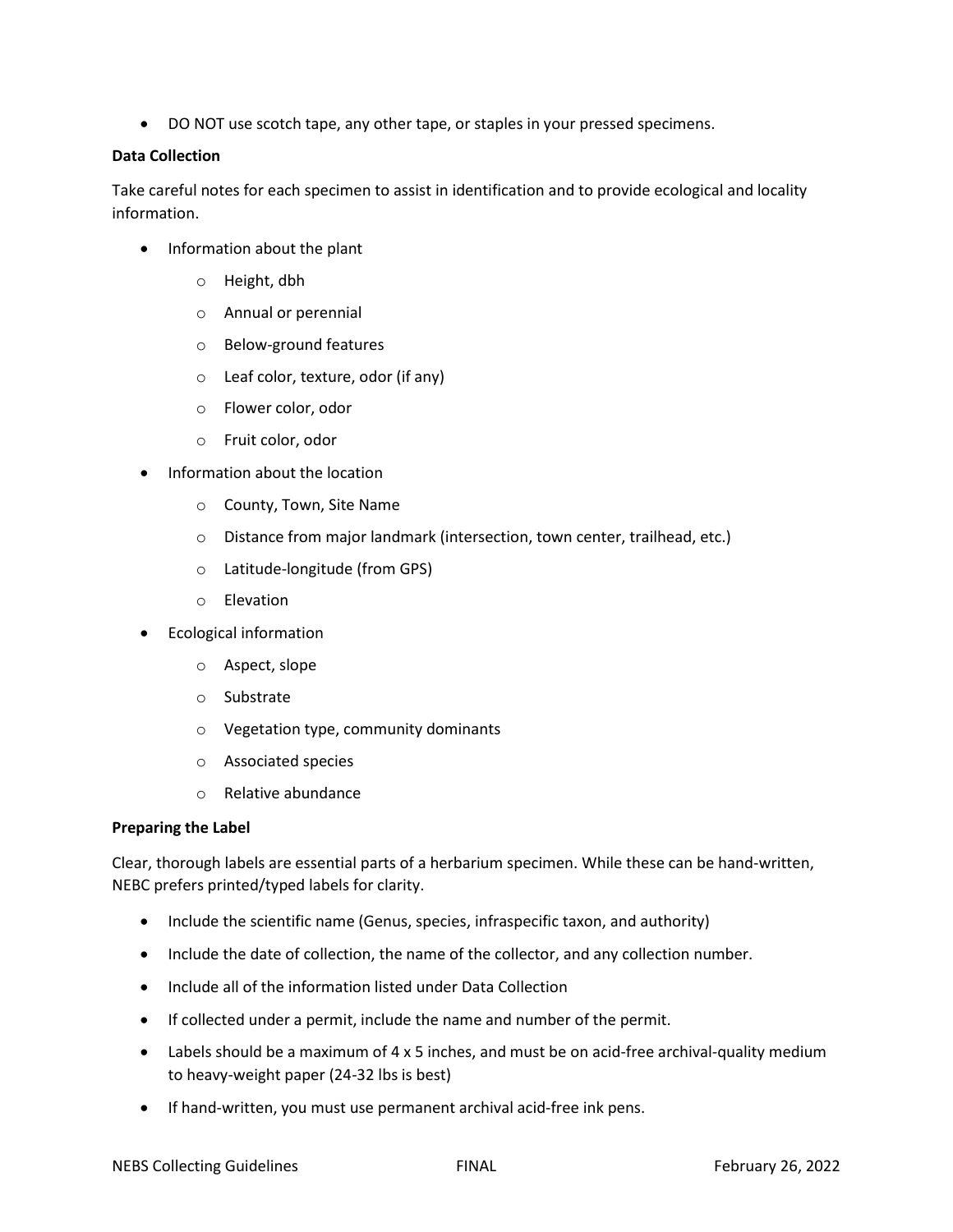- There are concerns about the long-term stability of ink-jet printer inks. If possible, use laser printers rather than ink-jet, unless you find a source for archival-quality ink-jet inks.
- There are numerous sources for herbarium label papers (perforated), and for on-line programs to automatically generate and format labels.
- A sample label is provided below. It is not mandatory to use this format, but all of the information must be included.